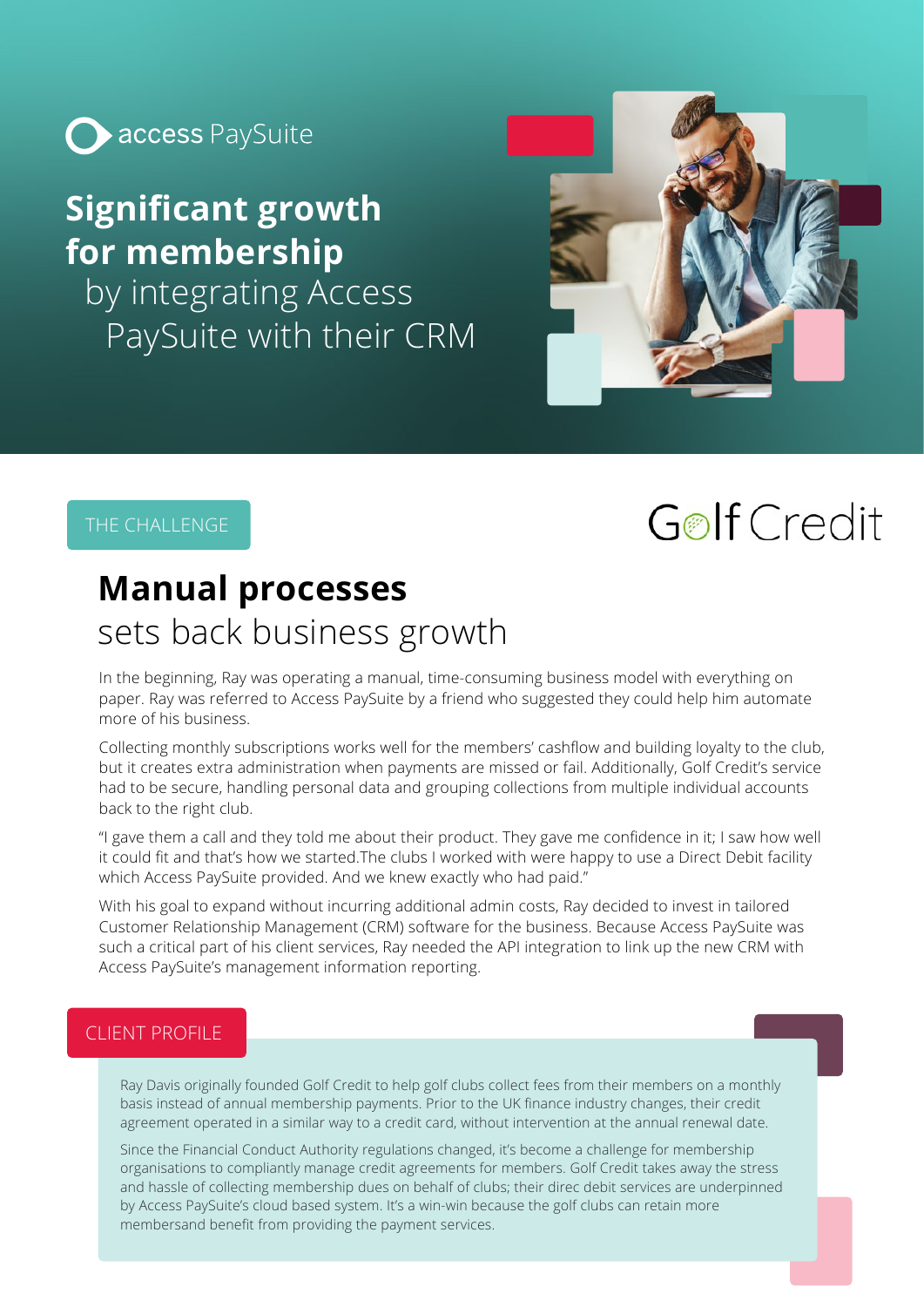# **Payment automation delivers** seamless online experience and clear reporting

Ray partnered with Smart IT to upgrade his CRM who worked together with Access PaySuite to integrate the systems. With Access PaySuite providing a master Service User Number (SUN) for Golf Credit, each golf club has a secure, separate sub-account where their members can easily recognise Golf Credit branding on the payments. Golf Credit can provide online sign-up facilities for each club, seamlessly integrated from the web to the CRM and Access PaySuite. Having the group structure in place reduces the administration for all parties: it enables individual members to sign up online once the Golf Club Secretary adapts their process.



Ray's service includes following up arrears and payment cancellations; a vital aspect of Golf Credit client services to support growing golf clubs. Access PaySuite reports provide the information which the golf clubs need - payments received, cancellations and arrears; and these have saved Ray time and money for managing the reconciliations. He says, "I don't need to be sifting through statements all day. Thanks to the reporting, it's clear where we need to follow up and it happens less frequently. It makes my job easier with the website being so user-friendly and uncomplicated for the clubs - as well as secure and compliant for GDPR."

Ray shares that the entire CRM build and integration process was completed in under two weeks. "The whole process happened very swiftly. They went from strength to strength; Access PaySuite did a perfect job and made it a smooth transition for my business."